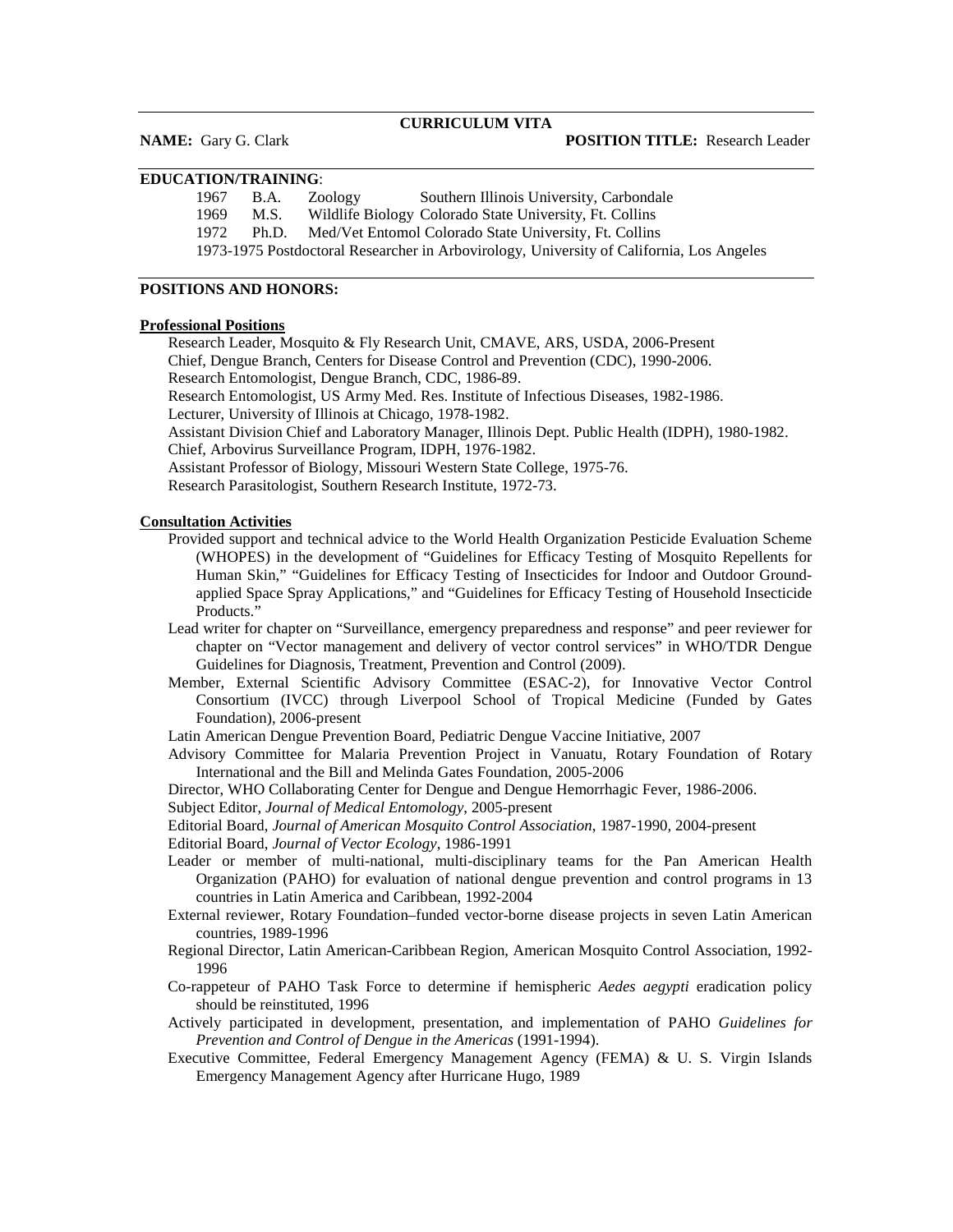## **Honors and Awards**

- Presidential Citation for Leadership of the Latin American Symposium (1991-2010), American Mosquito Control Association, 2010
- Coordinating Centers for Infectious Diseases, CDC, "James H. Nakano Award" for publication "Use of the pupal survey technique for measuring *Aedes aegypti* productivity in Puerto Rico", 2006.
- US Public Health Service (PHS) Outstanding Unit Citation for support for CDC-Mexico Border Infectious Disease Surveillance project, 2004

PHS Unit Commendation for support for dengue outbreak investigation in Hawaii, 2004

 National Center for Infectious Diseases, CDC, "James H. Nakano Award" for publication "Community-based dengue prevention programs in Puerto Rico: Impact on knowledge, behavior and residential mosquito infestation" in *Am. J. Trop. Med. Hyg*., 2002.

PHS Unit Commendation for support for dengue outbreak in Texas and Mexico, 2001

National Center for Infectious Diseases, CDC, "James H. Nakano Award" for publication "Using disability-adjusted life years to assess the economic impact of dengue in Puerto Rico, 1986-1994"

by Meltzer, Rigau-Perez, Clark, Reiter & Gubler in *Am. J. Trop. Med. Hyg*. (1998)

Medal of Honor, American Mosquito Control Association, 2001

President, American Mosquito Control Association, 1997-98

CDC Group Award to Dengue Branch- Outstanding response to 1994 Puerto Rico epidemic, 1995. Surgeon General's Exemplary Service Medal, 1993

PHS Foreign Duty Service Ribbon, 1991 and 1993 and PHS Commendation Medal, 1990

PHS Special Assignment Service Ribbon for Hurricane Hugo response to vectors, 1990

Certificate of Appreciation, Director, CDC, 1987

PHS Citation- Direction/coordination of major aerial control project for *Aedes aegypti*, 1987

Difco Award- Best Paper, Lab Section Annual Meeting Am. Public Health Assoc., 1980

Best Paper, Rocky Mountain Conference of Parasitologists, 1972

## **Relevant publications**

Clark, G.G., J.G. Rigau-Perez, A.V. Vorndam, & J.M. Hayes. 2002. Imported dengue–United States, 1999 and 2000. *Morbidity and Mortality Weekly Report* 51:281-283.

Gill, J., L.M. Stark, & G.G. Clark. 2002. Dengue surveillance in Florida, 1997-98. *Emerg. Infect. Dis*. 6:30-35.

O'Leary, D.R., J.G. Rigau-Pérez, E. B. Hayes, A.V. Vorndam, G.G. Clark, & D.J. Gubler. 2002. Assessment of dengue risk in relief workers in Puerto Rico after Hurricane Georges, 1998. *Am. J. Trop. Med. Hyg.* 66:35-39.

Rigau-Pérez, J.G., A. Ayala-López, E.J. García-Rivera, S.M. Hudson, V. Vorndam, P. Reiter, M.P. Cano, & G.G. Clark. 2002. The reappearance of dengue-3 and a subsequent dengue-4 and dengue-1 epidemic in Puerto Rico in 1998. *Am. J. Trop. Med. Hyg*. 67:355-362.

Winch, P.J., E. Leontsini, J.G. Rigau-Pérez, M. Ruiz-Pérez, G.G. Clark & D.J. Gubler. 2002. Communitybased dengue prevention programs in Puerto Rico: Impact on knowledge, behavior, and residential mosquito infestation. *Am. J. Trop. Med. Hyg*. 67:363-370.

Ashford, D.M., H.M. Savage, R.A. Hajjeh, J. McReady, D.M. Bartholomew, R.A. Spiegel, V. Vorndam, G.G. Clark & D.J. Gubler. 2003. Outbreak of dengue fever in Palau, Western Pacific: risk factors for infection. *Am. J. Trop. Med. Hyg*. 69:135-140.

Clark, G., D. Gubler & J. Rigau. 2003. Dengue fever. In: Centers for Disease Control and Prevention. Health information for international travel, 2003-2004. Atlanta: US Department of Health and Human Services, Public Health Service, pp. 55-57.

de Benedictis, J., E. Chow-Shaffer, A. Costero, G.G. Clark, J.D. Edman, & T.W. Scott. 2003. Identification of the people from whom engorged *Aedes aegypti* took blood meals in Florida, Puerto Rico, using polymerase chain reaction-based DNA profiling. *Am. J. Trop. Med. Hyg.* 68:437-446.

Renganathan, E., W. Parks, L. Lloyd, M.B. Nathan, E. Hosein, A. Odugleh, G.G. Clark, D.J. Gubler, C. Prattisuk, K. Palmer, & J.L. San Martin. 2003. Towards sustaining behavioural impact in dengue prevention and control. *Dengue Bulletin* 27:6-12.

Reiter, P., S. Lathrop, M. Bunning, B. Biggerstaff, D. Singer, T. Tiwari, L. Baber, M. Amador, J. Thirion, J.M. Hayes, C. Seca, J. Mendez, B. Ramirez, J. Robinson, J. Rawlings, V. Vorndam, S. Waterman, D.J. Gubler, G.G. Clark & E. Hayes. 2003. Texas lifestyle limits transmission of dengue virus. *Emerg. Infect. Dis*. 9:86-89.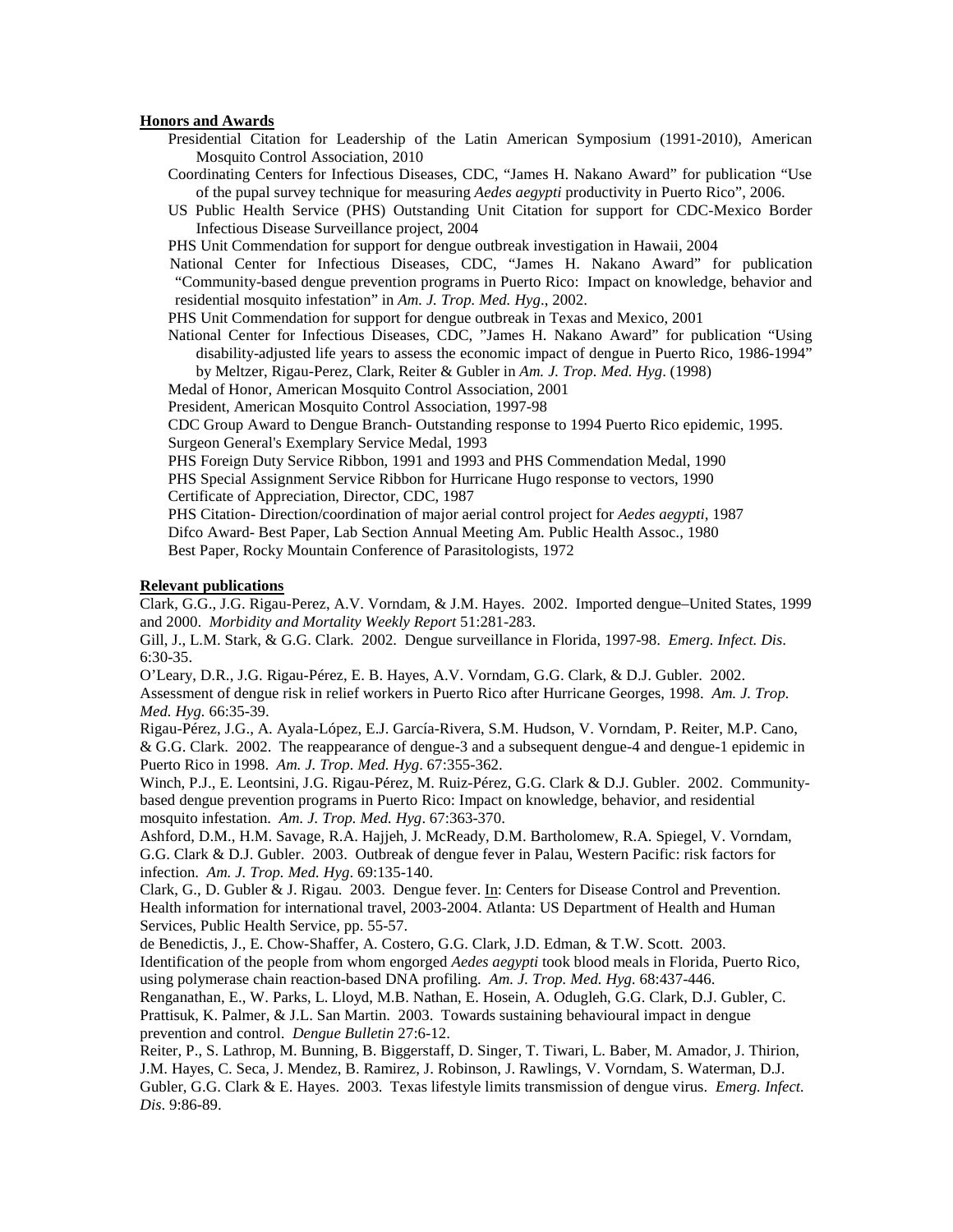Barrera, R., M.A. Amador & G.G. Clark. 2004. The use of household bleach to control *Aedes aegypti*. *J. Am. Mosq. Control Assoc*. 20:444-448.

Clark, G.G., D.J. Gubler, H. Seda & C. Perez. 2004. Social mobilization of pilot programs for dengue prevention in Puerto Rico: a case study. *Dengue Bulletin* 28 (Supplement):48-52.

Luna, J.E., I. Chain, J. Hernandez, G.G. Clark, A. Bueno, R. Escalante, S. Angarita & A. Martinez. 2004. Social mobilization using strategies of education and communication to prevent dengue fever in Bucaramanga, Colombia. *Dengue Bulletin* 28 (Supplement):17-21.

Parks, W.J., L.S. Lloyd, M.B. Nathan, E. Hosein, A. Odugleh, G.G. Clark, et al. 2004. International experiences in social mobilization and communication for dengue prevention and control. *Dengue Bulletin* 28 (Supplement):1-7.

Rigau-Perez , J.G. & G.G. Clark. 2005. *Como responder a una epidemia del dengue: vision global y experiencia en Puerto Rico*. (How to respond to a dengue epidemic: overview and experience in Puerto Rico). *Pan American J. Publ. Hlth*. 17:282-293.

Perez, C., H. Seda, E.J. Garcia-Rivera and G.G. Clark. 2005. Knowledge and attitudes of Puerto Ricans about dengue prevention. *Pan American J. Publ. Hlth*. 17:243-253.

Effler, P., L. Pang, P. Kitsutani, et al. G.G. Clark, & D.J. Gubler. 2005. An outbreak of dengue fever in Hawaii, 2001-2002. *Emerg. Infect. Dis*. 11:742-749.

Harrington, L.C., T.W. Scott, K. Lerdthusnee, R.C. Coleman, A. Costero, G.G. Clark, et al. 2005. Dispersal of the dengue vector *Aedes aegypti* within and between rural communities. *Am. J. Trop. Med. Hyg.* 72:209-20.

Barrera, R., M. Amador & G.G. Clark. 2006. Sample-size requirements for developing strategies, based on the pupal/demographic survey, for the targeted control of dengue. *Ann. Trop. Med. Parasit*. 100 (suppl. No. 1): S33-S43.

Barrera, R., M. Amador & G.G. Clark. 2006. Use of the pupal survey technique for measuring *Aedes aegypti* (Diptera: Culicidae) productivity in Puerto Rico. *Am. J. Trop. Med. Hyg*. 74:290-302.

Hayes, J.M., J.G. Rigau-Perez, P. Reiter, P.V. Effler, et al. G.G. Clark, B. Biggerstaff, & D.J. Gubler. 2006. Risk factors for infection during a dengue-1 outbreak in Maui, Hawaii, 2001. *Trans. Royal Soc. Trop. Med. Hyg*. 100:559-566.

Komar, N. & G.G. Clark. 2006. West Nile virus activity in Latin America and the Caribbean. *Pan. Am. J. Public Health* 19:112-117.

Rigau-Perez, J.G., J.V. Torres, J.M. Hayes, V. Vorndam, & G.Clark. 2006. Medical examiner samples: a source for dengue surveillance. *Puerto Rico Health Sciences J*. 25:67-69.

Beatty, M.E. & G.G. Clark. 2007. Dengue fever. In: Centers for Disease Control and Prevention. Health information for international travel, 2007-2008. Atlanta: US Department of Health and Human Services, Public Health Service, pp. 133-140.

Beatty, M.E., E. Hunsperger, E. Long, et al. G.G. Clark. 2007. Mosquito-borne infections after Hurricane Jeanne, Haiti, 2004. *Emerg. Inf. Dis*. 13:308-310.

Clark, G.G. 2007. Between 500,000 and 600,000 cases [of dengue in Texas]. *Wing Beats of the Florida Mosquito Control Assoc.* 18:16-17, 18.

Clark, G.G. 2008. Dengue and dengue hemorrhagic fever in Northeastern Mexico and South Texas: Do they really respect the border? *Am. J. Trop. Med. Hyg.* 78:361-362.

[Katritzky,](http://www.pnas.org/search?author1=Alan+R.+Katritzky&sortspec=date&submit=Submit) A.R., Z. [Wang,](http://www.pnas.org/search?author1=Zuoquan+Wang&sortspec=date&submit=Submit) S. [Slavov,](http://www.pnas.org/search?author1=Svetoslav+Slavov&sortspec=date&submit=Submit) M. [Tsikolia,](http://www.pnas.org/search?author1=Maia+Tsikolia&sortspec=date&submit=Submit) D[. Dobchev,](http://www.pnas.org/search?author1=Dimitar+Dobchev&sortspec=date&submit=Submit) N.G. [Akhmedov,](http://www.pnas.org/search?author1=Novruz+G.+Akhmedov&sortspec=date&submit=Submit) C.D. [Hall,](http://www.pnas.org/search?author1=C.+Dennis+Hall&sortspec=date&submit=Submit) U.R. [Bernier,](http://www.pnas.org/search?author1=Ulrich+R.+Bernier&sortspec=date&submit=Submit) G.G. [Clark](http://www.pnas.org/search?author1=Gary+G.+Clark&sortspec=date&submit=Submit) & K.J[. Linthicum.](http://www.pnas.org/search?author1=Kenneth+J.+Linthicum&sortspec=date&submit=Submit) 2008. Synthesis and bioassay of improved mosquito repellents predicted from chemical structure. *Proc. Natl. Acad. Sci*. 105:7359-7364.

Pridgeon, J.W., R.M. Pereira, J.J. Becnel, S.A. Allan, G.G. Clark & K.J. Linthicum. 2008. Susceptibility of *Aedes aegypti, Culex quinquefasciatus* Say, and *Anopheles quadrimaculatus* Say to 19 pesticides with different modes of action. *J. Med. Entomol.* 45:82-87.

Pridgeon, J.W., L. Zhao, J.J. Becnel, G.G. Clark & K.J. Linthicum. 2008. [Developmental and](http://www.ncbi.nlm.nih.gov/pubmed/19058631?ordinalpos=3&itool=EntrezSystem2.PEntrez.Pubmed.Pubmed_ResultsPanel.Pubmed_DefaultReportPanel.Pubmed_RVDocSum)  [environmental regulation of](http://www.ncbi.nlm.nih.gov/pubmed/19058631?ordinalpos=3&itool=EntrezSystem2.PEntrez.Pubmed.Pubmed_ResultsPanel.Pubmed_DefaultReportPanel.Pubmed_RVDocSum) *AaeIAP1* transcript in *Aedes aegypti*. *J. Med. Entomol.* 45:1071-1079. Pridgeon, J.W., L. Zhao, J.J. Becnel, D.A. Strickman, G.G. Clark & K.J. Linthicum. 2008. Topically applied *AaeIAPl* double-stranded RNA kills female adults of *Aedes aegypti*. *J. Med. Entomol.* 45:414-420. Zhao, L., J.W. Pridgeon, J.J. Becnel, G.G. Clark & K.J. Linthicum. 2008. Cytochrome *c* gene and protein expression: developmental regulation, environmental response, and pesticide sensitivity in *Aedes aegypti*. *J. Med. Entomol.* 45:401-408.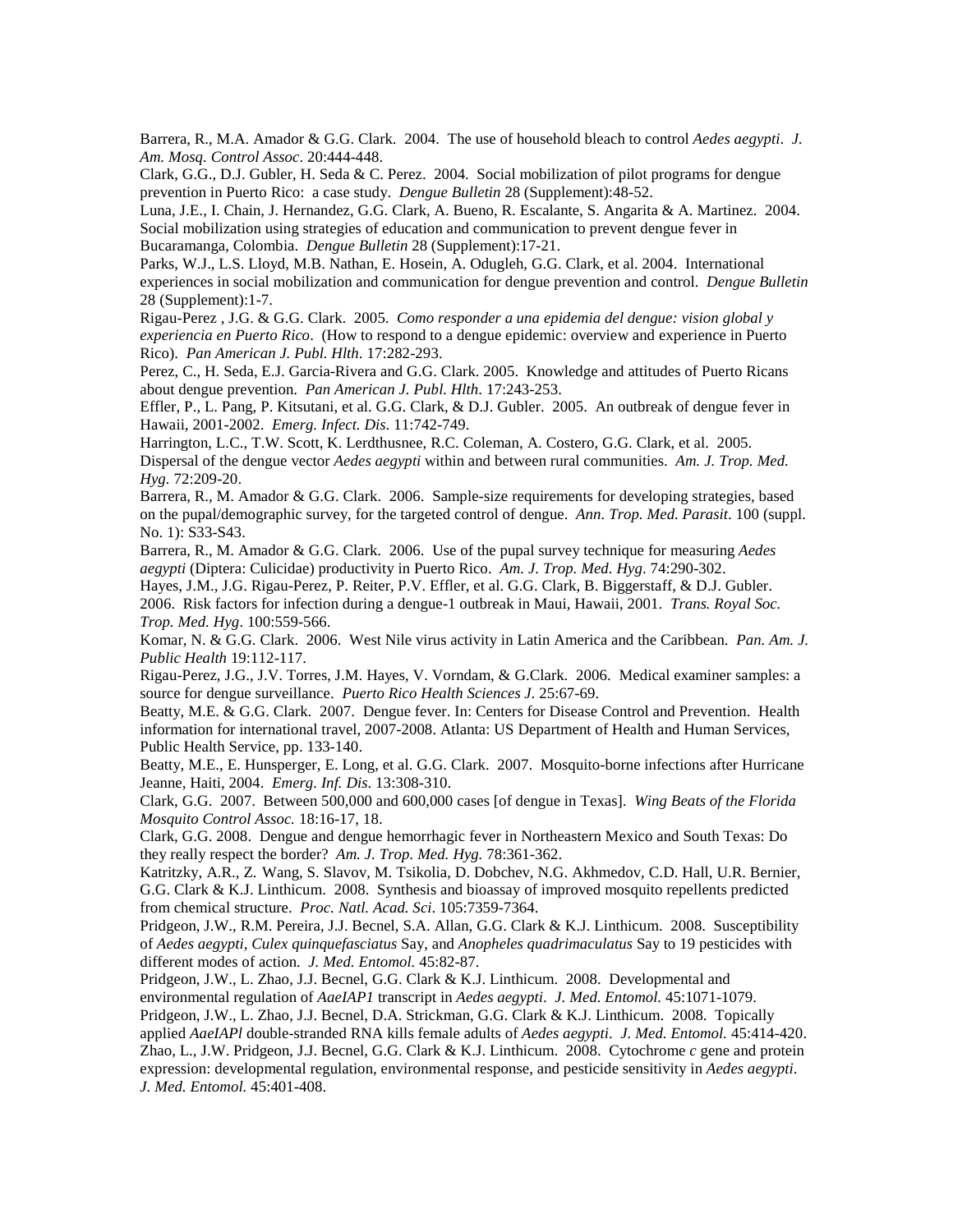Perez-Guerra, C. L., E. Zielinski-Gutierrez, D. Vargas-Torres, D. & G.G. Clark. 2009. Community beliefs and practices about dengue in Puerto Rico. *Pan American J. Publ. Hlth*. 25:218-226.

Pridgeon, J.W., Becnel, J.J., Clark, G.G. & Linthicum, K.J. 2009. Permethrin induces overexpression of multiple genes in Aedes aegypti. J. Med. Entomol. 46 (3): 580-587.

Pridgeon, J.W., Becnel, J.J., Clark, G.G. & Linthicum, K.J. 2009. Permethrin induces overexpression of cytochrome c oxidase subunit 3 in Aedes aegypti. J. Med. Entomol. 46 (4): 810-819.

Pridgeon, J.W., Becnel, J.J., Clark, G.G. & Linthicum, K.J. 2009. A high throughput screening method to identify potential pesticides for mosquito control. J. Med. Entomol. 46 (2): 335-341.

Zhao, L., Pridgeon, J.W., Becnel, J.J., Clark, G.G. & Linthicum, K.J. 2009. Mitochondrial gene cytochrome b: Developmental and environmental expression in Aedes aegypti (Diptera: Culicidae). J. Med. Entomol. 46 (6): 1361-1369.

Zhao, L., Pridgeon, J.W., Becnel, J.J., Clark, G.G. & Linthicum, K.J. 2009. Identification of genes differentially expressed during heat shock treatment in Aedes aegypti. J. Med. Entomol. 46 (3): 490-495. Alphey, L., Benedict, M., Bellini, R., Clark, G.G., Dame, D.A., Service M.W., & Dobson, S.L. 2010. Sterile-insect methods for control of mosquito-borne diseases – an analysis. Vector-Borne and Zoonotic Diseases. 10(3):295-311

Clark, G.G. & Rubio-Palis, Y. 2010. Mosquito vector biology and control in Latin America – a 20th symposium. J. Am. Mosq. Contr. Assoc. 26(3):306-320.

Cooperband, M.F., Golden, F.V., Clark, G.G., Jany, W. & Allan, S.A. 2010. Prallethrin-induced excitation increases contact between sprayed ultra-low-volume droplets and flying mosquitoes (Diptera: Culicidae) in a wind tunnel. J. Med. Entomol. 47 (6): 1099-1106.

Katritzky, A.R., Wang, Z., Slavov, S., Dobchev, D. A., Hall, C.D., Tsikolia, M., Bernier, U.R., Elejalde, N.M., Clark, G.G. & Linthicum, K.J. 2010. Novel carboxamides as potential mosquito repellents. J. Med. Entomol. 47(5): 924-938.

Larson, R.T., Lorch, J.M., Pridgeon, J.W., Becnel, J.J., Clark, G.G. & Lan, Q. 2010. The biological activity of a-mangostin, a larvicidal botanic mosquito sterol carrier protein-2 inhibitor. J. Med. Entomol. 47(2): 249-257.

Mohammed, H., Ramos, M., Armstrong, J., Lewis, K.O., Ayala, A., Clark, G.G., Tull, E.S., & Beatty, M.E. 2010. An outbreak of dengue fever in St. Croix (U.S. Virgin Islands), 2005. PLoS One. 5(10):e13729. DOI: 10.1371/journal.pone.0013729

Pridgeon, J.W., Becnel, J.J., Bernier, U.R., Clark, G.G. & Linthicum, K.J. 2010. Structure-activity relationships of 33 carboxamides as toxicants against female adults of Aedes aegypti (Diptera: Culicidae). J. Med. Entomol. 47(2): 172-178.

Zhao, L., Becnel, J.J., Clark, G.G. & Linthicum, K.J. 2010. Expression of AeaHsp26 and AeaHsp83 in Aedes aegypti (Diptera: Culicidae) larvae and pupae in response to heat shock stress. J. Med. Entomol. 47 (3): 367-375.

Zhao, L., Becnel, J.J., Clark, G.G., Linthicum, K.J., Chen, J. & Jin, X.X. 2010. Identification and expression profile of multiple genes in response to magnesium exposure in Culex quinquefasciatus larvae. J. Med. Entomol. 47 (6): 1053-1061.

Bartlett-Healy, K., Hamilton, G., Healy, S., Crepeau, T., Unlu, I., Farajollahi, A., Fonscea, D., Gaugler, R., Clark, G.G., & Strickman, D.A. 2011. Source reduction behavior as an independent measurement of the impact of a public health education campaign in an integrated vector management program for the Asian tiger mosquito. Int. J. Environ. Res. Public Health. 8:1358-1367.

Clark, G.G., Bernier, U.R., Allan, S.A., Kline, D.L. & Golden, F.V. 2011. Changes in host-seeking behavior of Puerto Rican Aedes aegypti after colonization. J. Med. Entomol. 48 (3): 533-537.

Clark, G.G. & Rubio-Palis, Y. 2011. Mosquito vector biology and control in Latin America – a 21st symposium. J. Am. Mosq. Contr. Assoc. 27(2):165-167.

Tabachnick, W.J., Harvey, W.R., Becnel, J.J, Clark, G.G., Connelly, C.R., Day, J.F., Linser, P.J., & Linthicum, K.J. 2011. Countering a bioterrorist introduction of pathogen infected mosquitoes through mosquito control. J. Am. Mosq. Contr. Assoc. 27(2):165-167.

Unlu, I., Farajollahi, A., Healy, S., Crepeau, T., Bartlett-Healy, K., Williges, E., Strickman, D.A., Clark, G.G., Gaugler, R.., & Fonseca, D.M. 2011. Area-wide management of Aedes albopictus: choice of study sites based on geospatial characteristics, socioeconomic factors, and mosquito populations. Pest Mgmt Sci. 67:965-974.